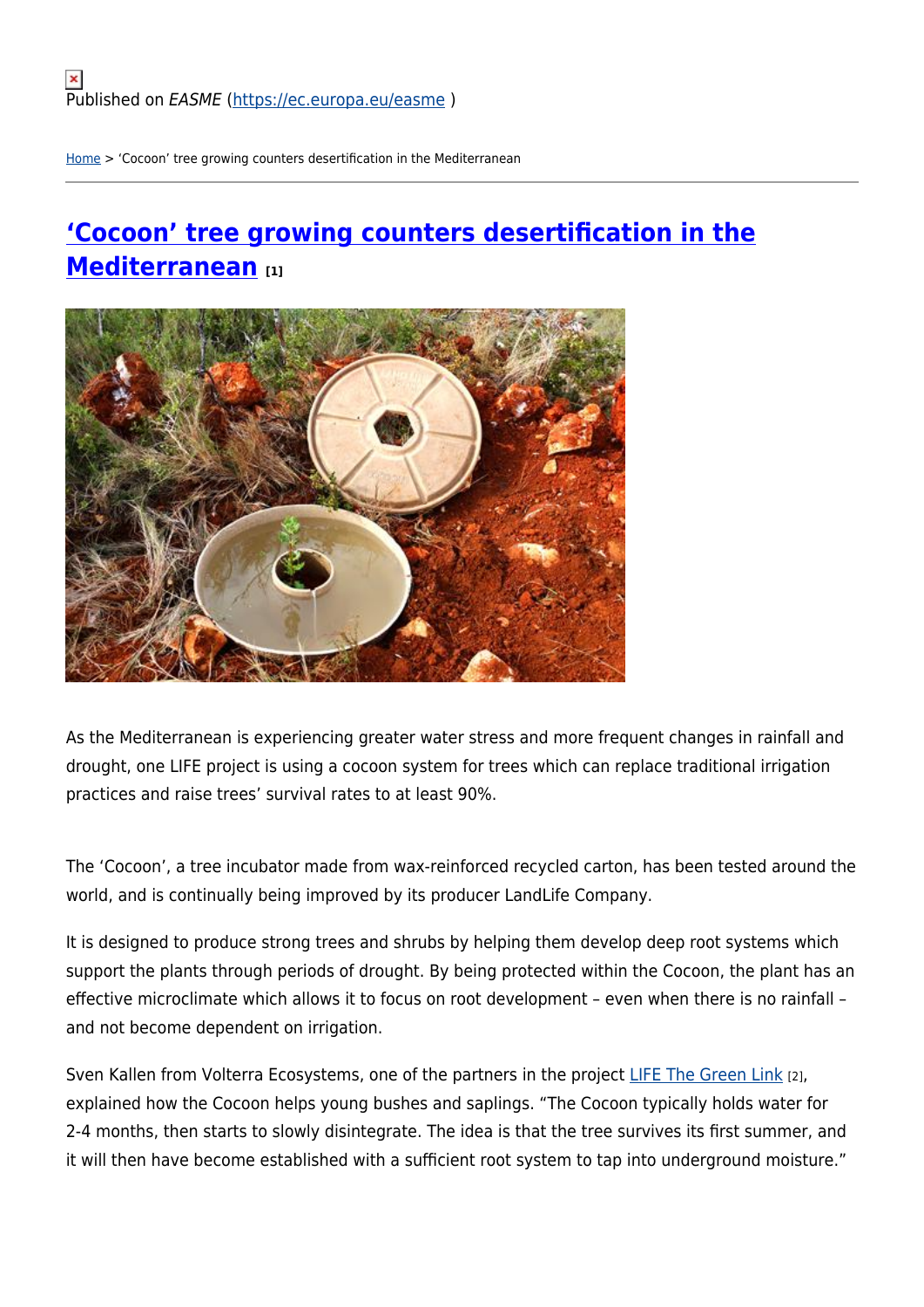## Fivefold reduction in water

Currently, initial planting still has large upfront costs. Since each Cocoon holds 25 litres of water, logistical efforts need to be considered. LandLife Company is looking to mitigate this through automation, and has already tested an automated planting process with Volterra in a number of plantations in Spain.

But the Cocoon offers major savings, not least in terms of water. "In the first year alone, the trees need at least 5 times less water compared with irrigation", said Mr Kallen. On top of this, rain water can filter through into the bucket-like structure which acts as a mini catchment area.

#### Replication

The Green Link is working with local partners in Italy, Greece and Spain to replicate the strong results already demonstrated.

The scope is greater than planned, noted Mr Kallen. "As part of LIFE The Green Link we originally intended to distribute 6 000 Cocoons for replication activity (1 000 for each area), but in the end we've already given away more than 8 000. There's a strong interest from NGOs, farmers, commercial tree planting companies and also individuals who are concerned with the survivability of their young saplings."

For example, 1 500 trees were planted alongside an olive grove in Brindisi, Italy, through a partnership with a local agricultural company. A coastal area, it suffers from seasonal drought and exposure to salty wind. To help assess the effect of the Cocoon, 50 saplings were planted with Cocoons and the rest are being irrigated by traditional drop irrigation.

Another area where rehabilitation is ongoing is a former industrial quarter in Turin, Italy. There, 60 cocoons have been used to plant tree and shrub species which are typical of the Po Valley region, e.g. sessile oak (Quercus petraea).

In another location, olive trees planted in the summer of 2017 in Catalonia, Spain, have survived difficult seasons and continue to grow even better than expected.

### Interest from big business

"This project has been instrumental in opening up new markets and getting companies involved in financing large-scale reforestation projects," said Arnout Asjes of Landlife Company. Carbon offsetting for private companies is a big incentive, and with private support, the project plans to plant 500 000 new trees in Spain alone, partly using Cocoons.

Interest comes from Dutch multinationals, including Leaseplan, an international car-leasing company. Leaseplan financed a project in 2018 to plant 15 000 trees with Cocoons, and another 100 000 trees planted separately.